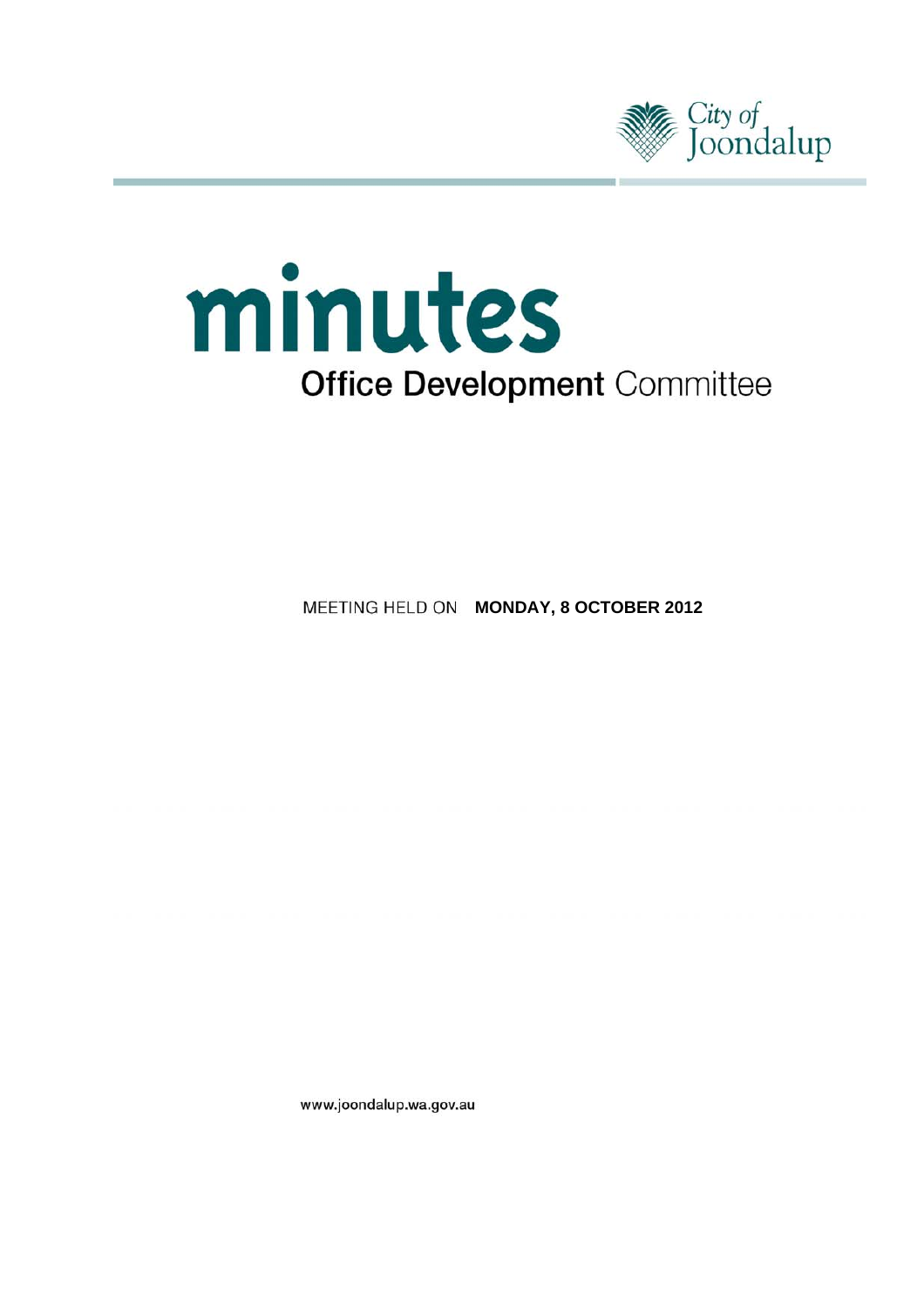# **TABLE OF CONTENTS**

| Item No | <b>Title</b>                                                                             |   |
|---------|------------------------------------------------------------------------------------------|---|
|         | Declaration of Opening                                                                   | 3 |
|         | <b>Public Question Time</b>                                                              | 3 |
|         | <b>Public Statement Time</b>                                                             | 3 |
|         | Apologies/Leave of absence                                                               | 3 |
|         | <b>Confirmation of Minutes</b>                                                           | 4 |
|         | Announcements by the Presiding Member without discussion                                 | 4 |
|         | Declarations of Interest                                                                 | 4 |
|         | Identification of matters for which the meeting may sit behind<br>closed doors           | 4 |
|         | Motion to go Behind Closed Doors - [02154, 08122]                                        | 5 |
|         | Petitions and deputations                                                                | 5 |
|         | Reports                                                                                  | 6 |
| 1       | Office<br>- Joondalup City Centre<br>Commercial<br>Confidential<br>Development - [70512] | 6 |
|         | Motion to go to Open Doors - [02154, 08122]                                              | 8 |
|         | Motions of which previous notice has been given                                          | 9 |
|         | Requests for Reports for future consideration                                            | 9 |
|         | Closure                                                                                  | 9 |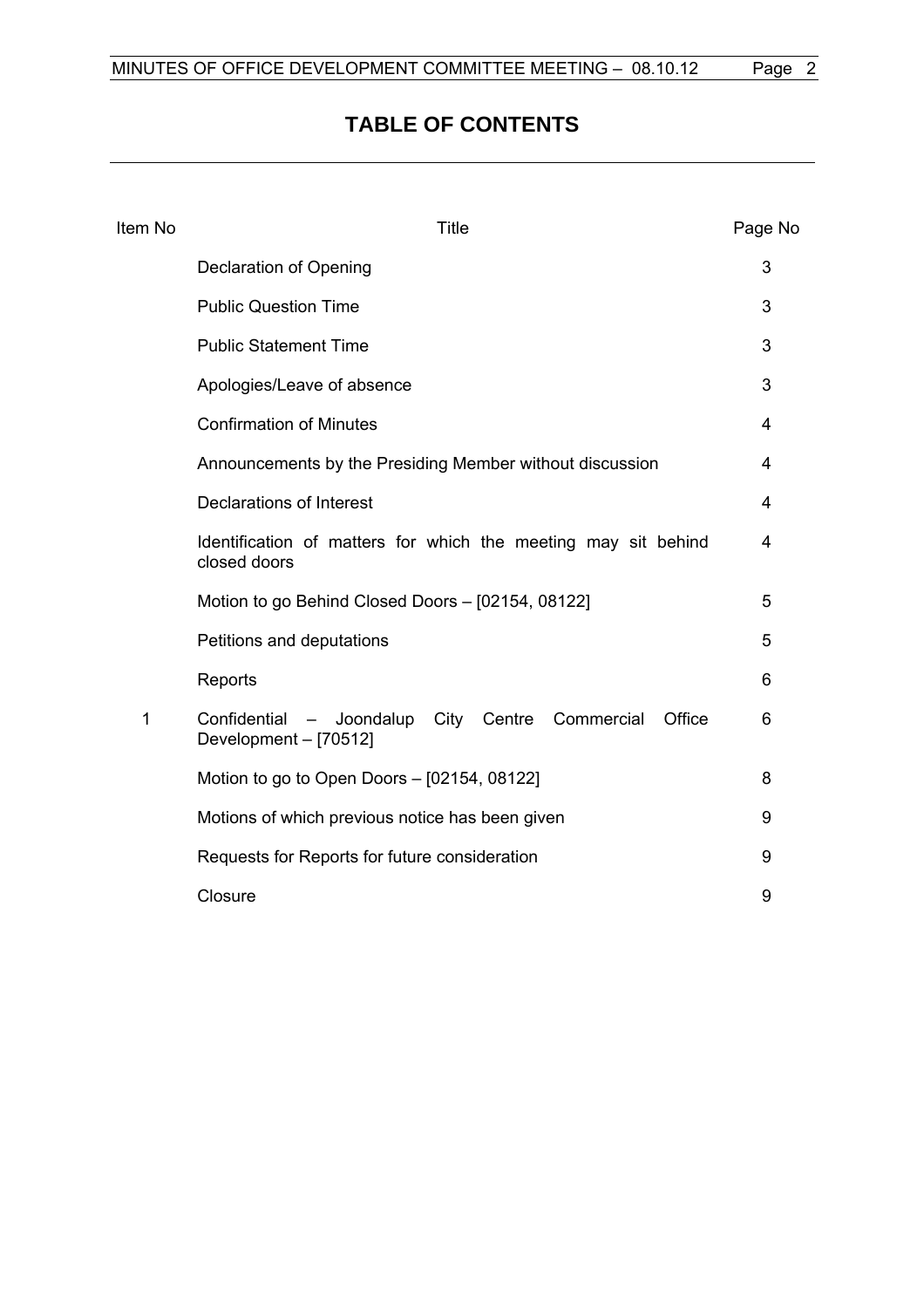# **CITY OF JOONDALUP**

#### <span id="page-2-0"></span>**MINUTES OF THE OFFICE DEVELOPMENT COMMITTEE MEETING HELD IN CONFERENCE ROOM 1, JOONDALUP CIVIC CENTRE, BOAS AVENUE, JOONDALUP ON MONDAY, 8 OCTOBER 2012.**

### **ATTENDANCE**

#### **Committee Members:**

| <b>Presiding Member</b>                     |
|---------------------------------------------|
| <b>Central Ward</b>                         |
| <b>Deputy Presiding Member</b>              |
| North Ward                                  |
| <b>Chief Executive Officer</b>              |
| Director Planning and Community Development |
|                                             |

#### **Officers:**

| <b>MR BRAD SILLENCE</b>  | Manager Governance and Marketing |
|--------------------------|----------------------------------|
| MR BLIGNAULT OLIVIER     | <b>Manager City Projects</b>     |
| <b>MRS LESLEY TAYLOR</b> | Governance Officer               |

#### **Guests:**

MR JULIUS SKINNER Jackson McDonald Lawyers

#### **DECLARATION OF OPENING**

The Presiding Member declared the meeting open at 7.37am.

#### **PUBLIC QUESTION TIME**

Nil.

#### **PUBLIC STATEMENT TIME**

Nil.

#### **APOLOGIES/LEAVE OF ABSENCE**

#### **Leave of Absence previously approved**

| Cr Russ Fishwick, JP | 29 September to 9 November 2012 inclusive. |
|----------------------|--------------------------------------------|
| Cr Liam Gobbert      | $20 - 21$ November 2012 inclusive.         |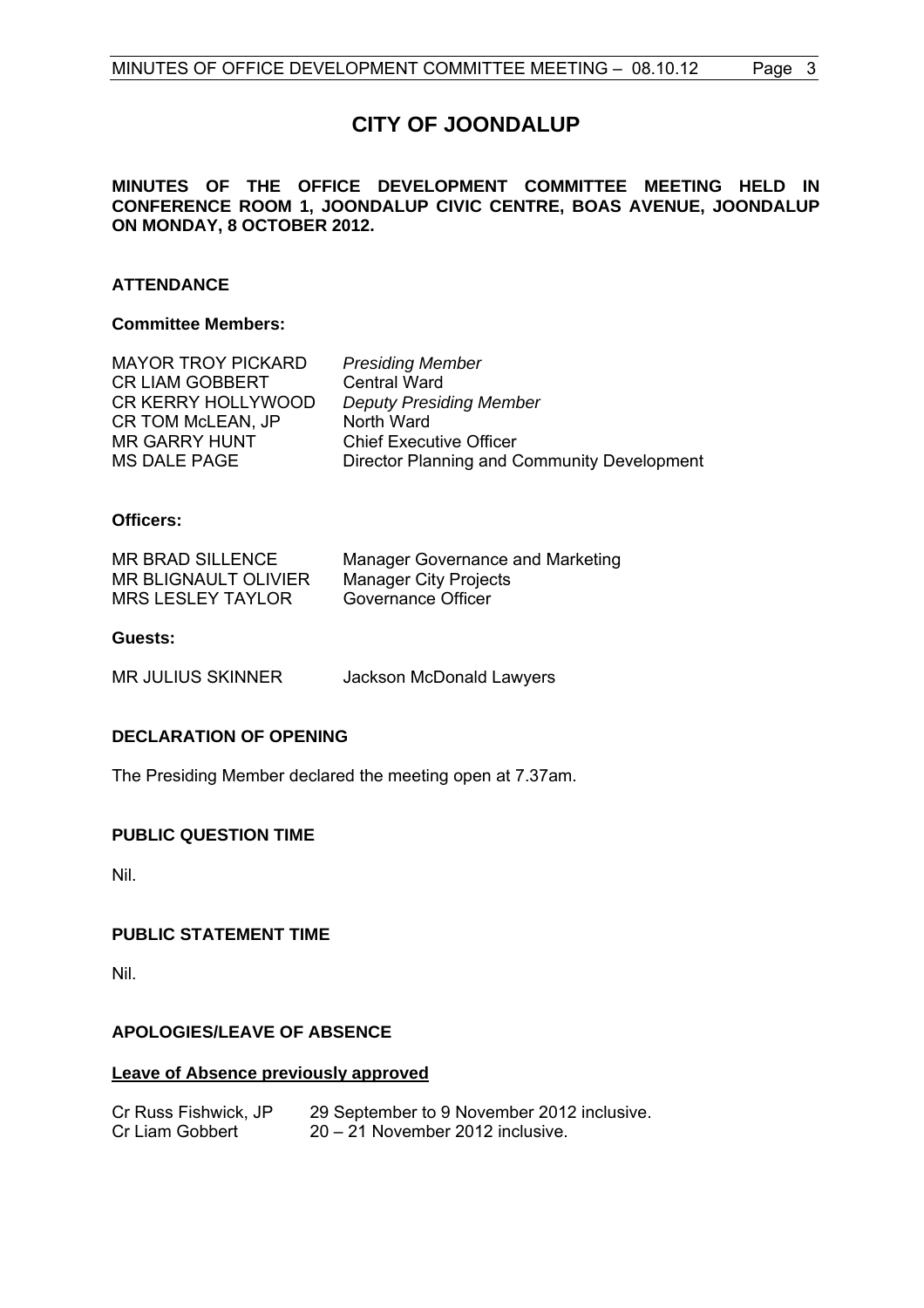#### <span id="page-3-0"></span>**CONFIRMATION OF MINUTES**

#### MINUTES OF THE OFFICE DEVELOPMENT COMMITTEE MEETING HELD ON 18 SEPTEMBER 2012

**MOVED Cr Gobbert, SECONDED Cr McLean that the minutes of the meeting of the Office Development Committee held on 18 September 2012 be confirmed as a true and correct record.** 

#### **The Motion was Put and CARRIED (6/0)**

**In favour of the Motion:** Mayor Pickard, Crs Gobbert, Hollywood, McLean, Mr Hunt and Ms Page

#### **ANNOUNCEMENTS BY THE PRESIDING MEMBER WITHOUT DISCUSSION**

Nil.

#### **DECLARATIONS OF INTEREST**

Nil.

#### **IDENTIFICATION OF MATTERS FOR WHICH THE MEETING MAY SIT BEHIND CLOSED DOORS**

Item 1 Confidential – Joondalup City Centre Commercial Office Development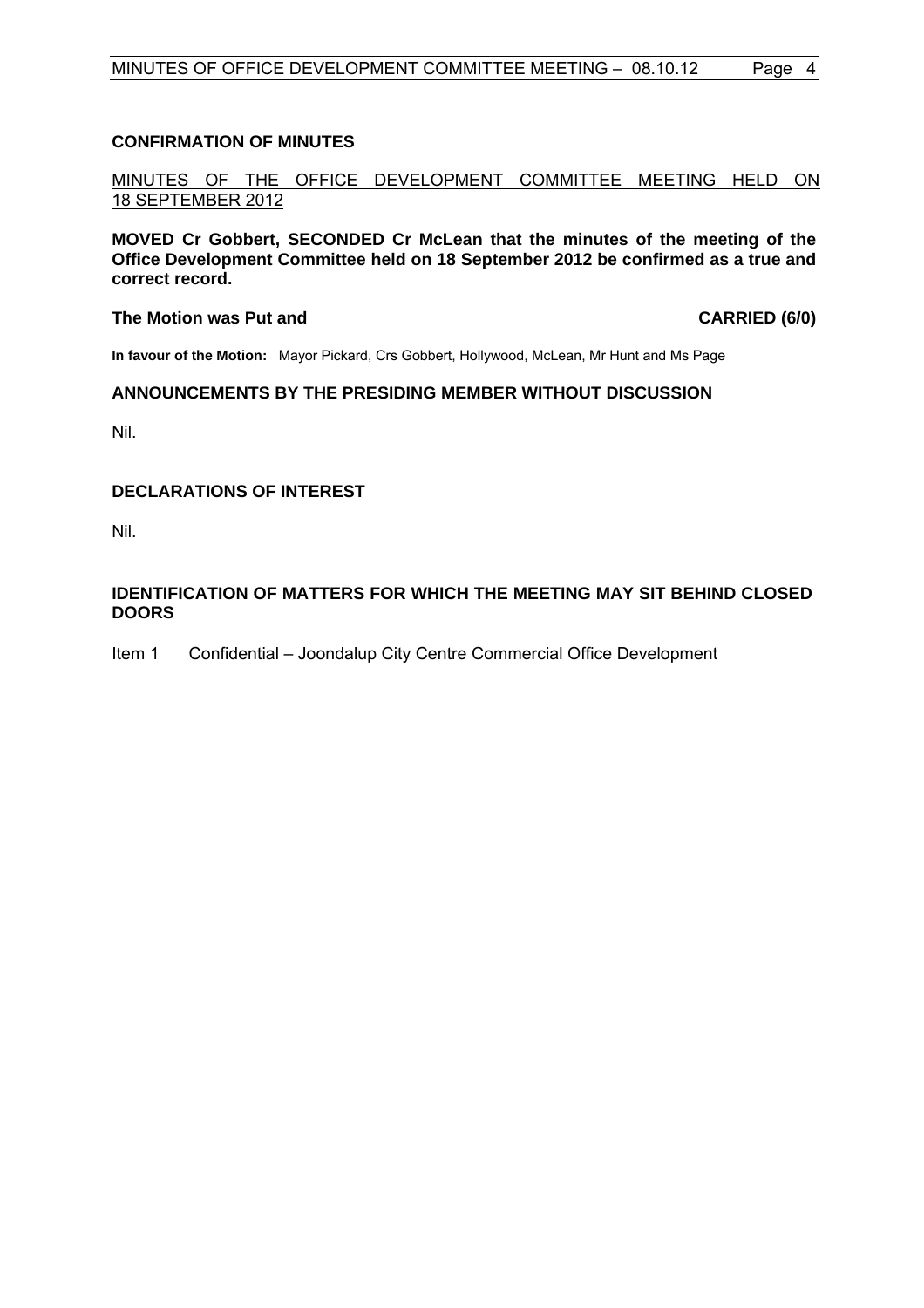#### <span id="page-4-0"></span>**PETITIONS AND DEPUTATIONS**

Nil.

#### **MOTION TO GO BEHIND CLOSED DOORS – [02154, 08122]**

**MOVED Cr Hollywood, SECONDED Mr Hunt that the Office Development Committee:** 

- **1 in accordance with Sections 5.23(2)(d) of the** *Local Government Act 1995* **and Clause 67 of the City's** *Standing Orders Local Law 2005***, RESOLVES to close the meeting to members of the public to consider the following items:** 
	- **1.1 Item 1, Confidential Joondalup City Centre Commercial Office Development as it relates to** *legal advice obtained, or which may be obtained, by a local government and which relates to a matter to be discussed at the meeting***; and**
- **2 PERMITS the following employees to remain in the meeting room during discussion on Item 1, Joondalup City Centre Commercial Office Development while the meeting is sitting behind closed doors as detailed in part 1 above:** 
	- **Manager Governance and Marketing, Mr Brad Sillence;**
	- **Manager City Projects, Mr Blignault Olivier;**
	- **Governance Officer, Mrs Lesley Taylor; and**
	- **Jackson McDonald Lawyers, Mr Julius Skinner.**

### **The Motion was Put and CARRIED (6/0)**

**In favour of the Motion:** Mayor Pickard, Crs Gobbert, Hollywood, McLean, Mr Hunt and Ms Page

*The meeting was closed at 7.39am. There were no members of the public present at that time.*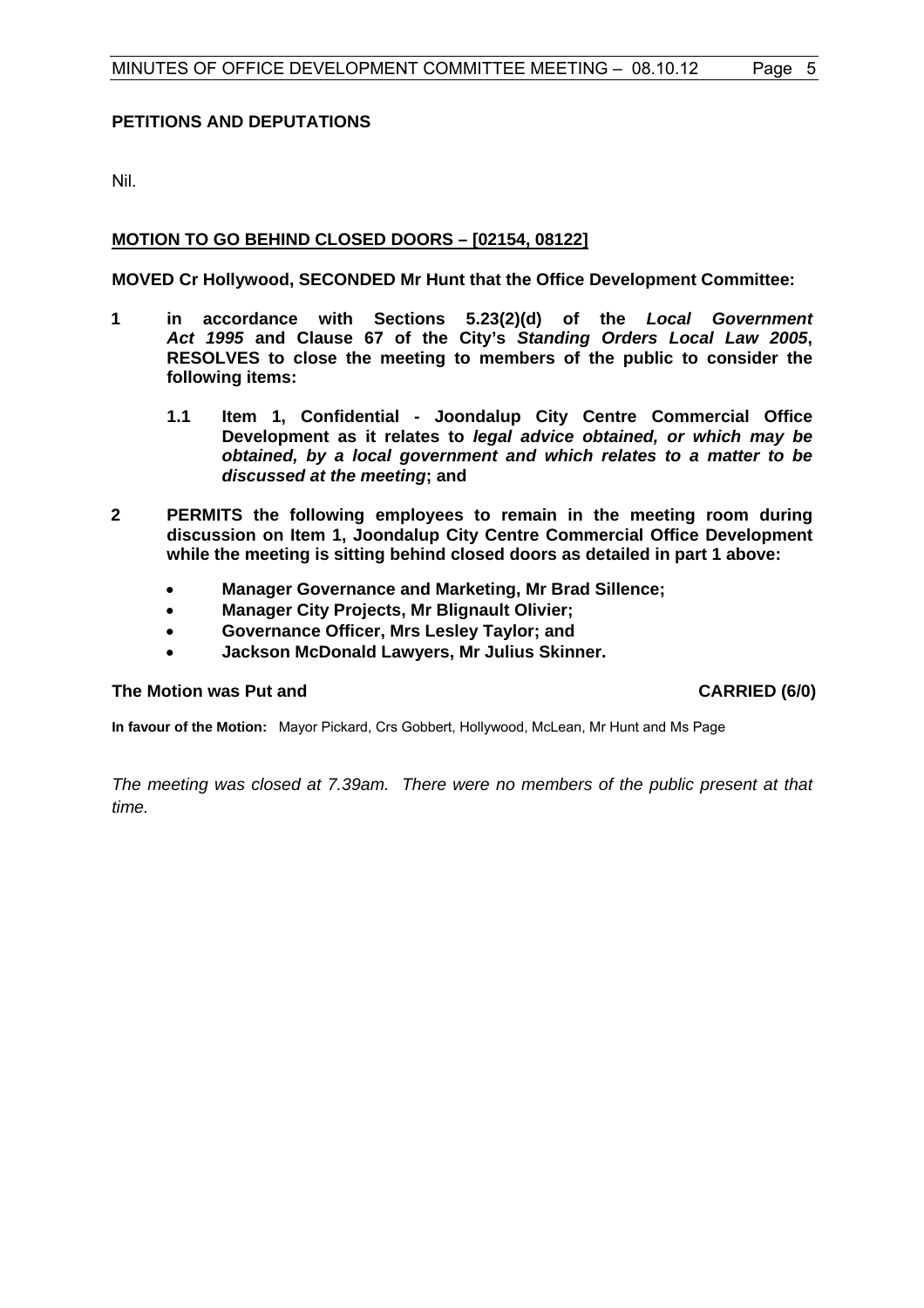#### <span id="page-5-0"></span>**REPORTS**

## **ITEM 1 CONFIDENTIAL - JOONDALUP CITY CENTRE COMMERCIAL OFFICE DEVELOPMENT**

| <b>WARD:</b>                           | <b>North</b>                                           |                                                                                                               |  |
|----------------------------------------|--------------------------------------------------------|---------------------------------------------------------------------------------------------------------------|--|
| <b>RESPONSIBLE</b><br><b>DIRECTOR:</b> | Mr Garry Hunt<br>Office of the Chief Executive Officer |                                                                                                               |  |
| <b>FILE NUMBER:</b>                    | 70512, 101515                                          |                                                                                                               |  |
| <b>ATTACHMENTS:</b>                    | Attachment 1                                           | Amended draft Request for Expression of Interest –<br>Commercial/Office Development of City Owned<br>Property |  |
|                                        | Attachment 2                                           | Amended draft Memorandum of Understanding -<br>Commercial/Office Development of City Owned<br>Property        |  |
|                                        | Attachment 3                                           | <b>Draft Process Model</b>                                                                                    |  |
|                                        | Attachment 4                                           | Site Plan - Preferred Sites                                                                                   |  |
|                                        | Attachment 5                                           | Site Plan – Site Options                                                                                      |  |
| (Please Note:                          | Minute Book only)                                      | These attachments are confidential and will appear in the official                                            |  |

This report is confidential in accordance with Section 5.23(2)(d) of the *Local Government Act 1995,* which also permits the meeting to be closed to the public for business relating to the following:

*Legal advice obtained, or which may be obtained, by a local government and which relates to a matter to be discussed at the meeting.* 

A full report was provided to Elected Members and Committee Members under separate cover. The report is not for publication.

#### **OFFICER'S RECOMMENDATION:**

That:

- 1 The Office Development Committee:
	- 1.1 NOTES the Joondalup City Centre Commercial Office Development report including the amended draft Expression of Interest and Memorandum of Understanding documents;
	- 1.2 NOTES that the amendments made to the draft Expression of Interest and Memorandum of Understanding documents are in line with Committee discussions undertaken at the meeting held on 18 September 2012;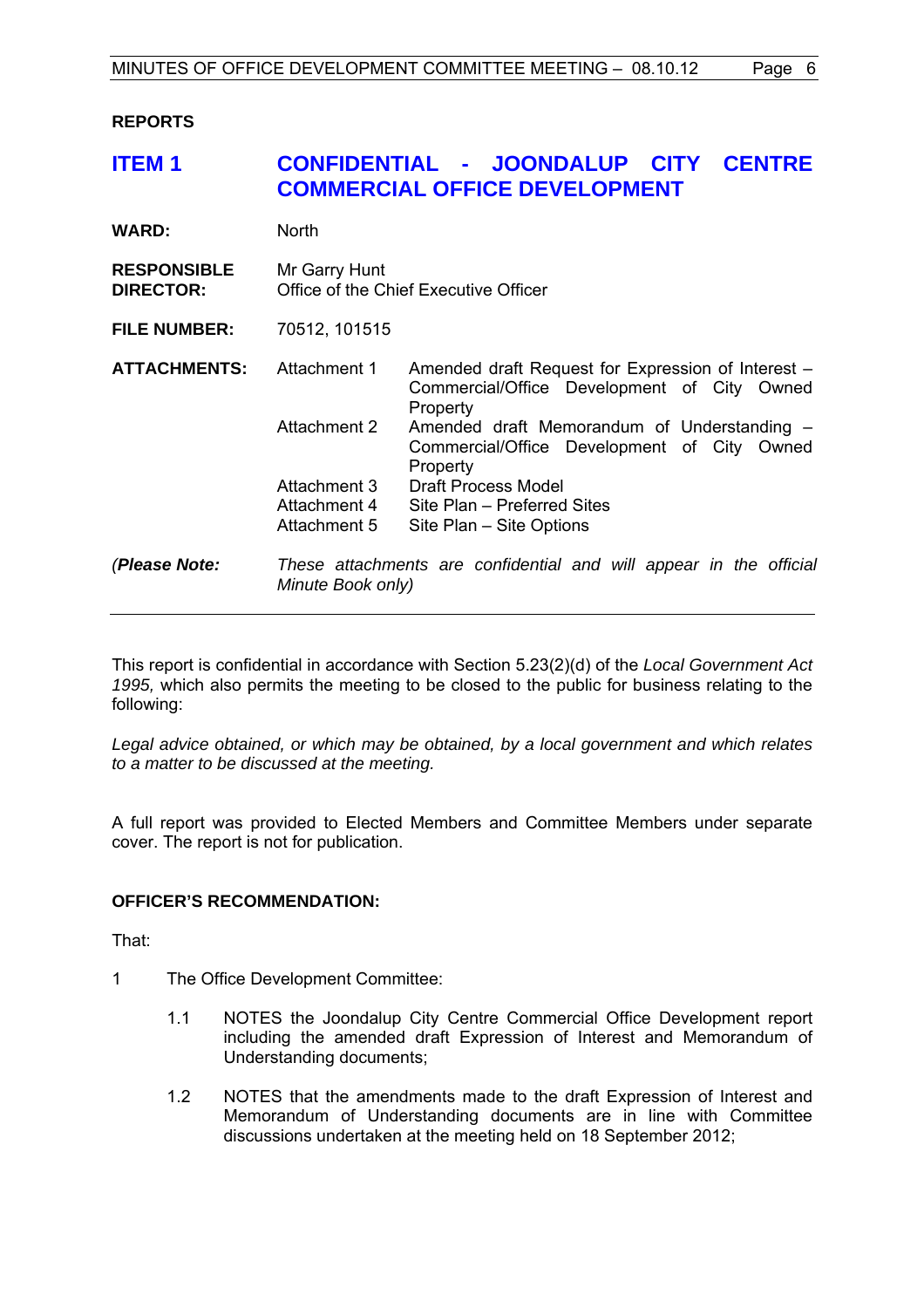- 2 Council:
	- 2.1 CONFIRMS the inclusion of Lot 507 (90) Boas Avenue, Joondalup, in addition to Lot 496 (70) Davidson Terrace, Joondalup (or a combination of both), as the preferred sites for the Joondalup City Centre Commercial Office Development;
	- 2.2 ENDORSES the amended Expression of Interest and Memorandum of Understanding documents forming Attachments 1 and 2 of this Report; and
	- 2.3 REQUESTS the Chief Executive Officer to initiate the Expression of Interest process outlined in the Report.

*During discussion on this Item, the Office Development Committee agreed that the following changes be made to both the Request for Expressions of Interest and the Memorandum of Understanding documents:* 

#### *Request for Expressions of Interest*

*Schedule 1 – Terms and Conditions, Stamped Page 16* 

- DPS the current City of Joondalup District Planning Scheme means the City of *Joondalup District Planning Scheme No. 2, as amended from time to time, or a scheme that replaces it.*
- *4.3 Own enquiries, Stamped Page 19*

 *The word "solely" be inserted after the words ..... "and should not rely......." in the third line.* 

*Schedule 6 – Preferred Project Model, Stamped Page 33* 

*Points 6(a) to be renumbered as 6(b) and 6(b) to be renumbered as 6(a) with the new Part 6(b) to now read:* 

*6 (b) the contribution of the Preferred Respondent will be responsible for calculated based on the balance of the development cost of the building (excluding any contribution made by the City); and* 

#### *Memorandum of Understanding*

*8 Contract Documents, Stamped Page 51* 

 *8(a) to now read:* 

 *If the Heads of Agreement is executed in accordance with clause 6.1(f) or (g),then the parties must, acting promptly and in good faith: ....*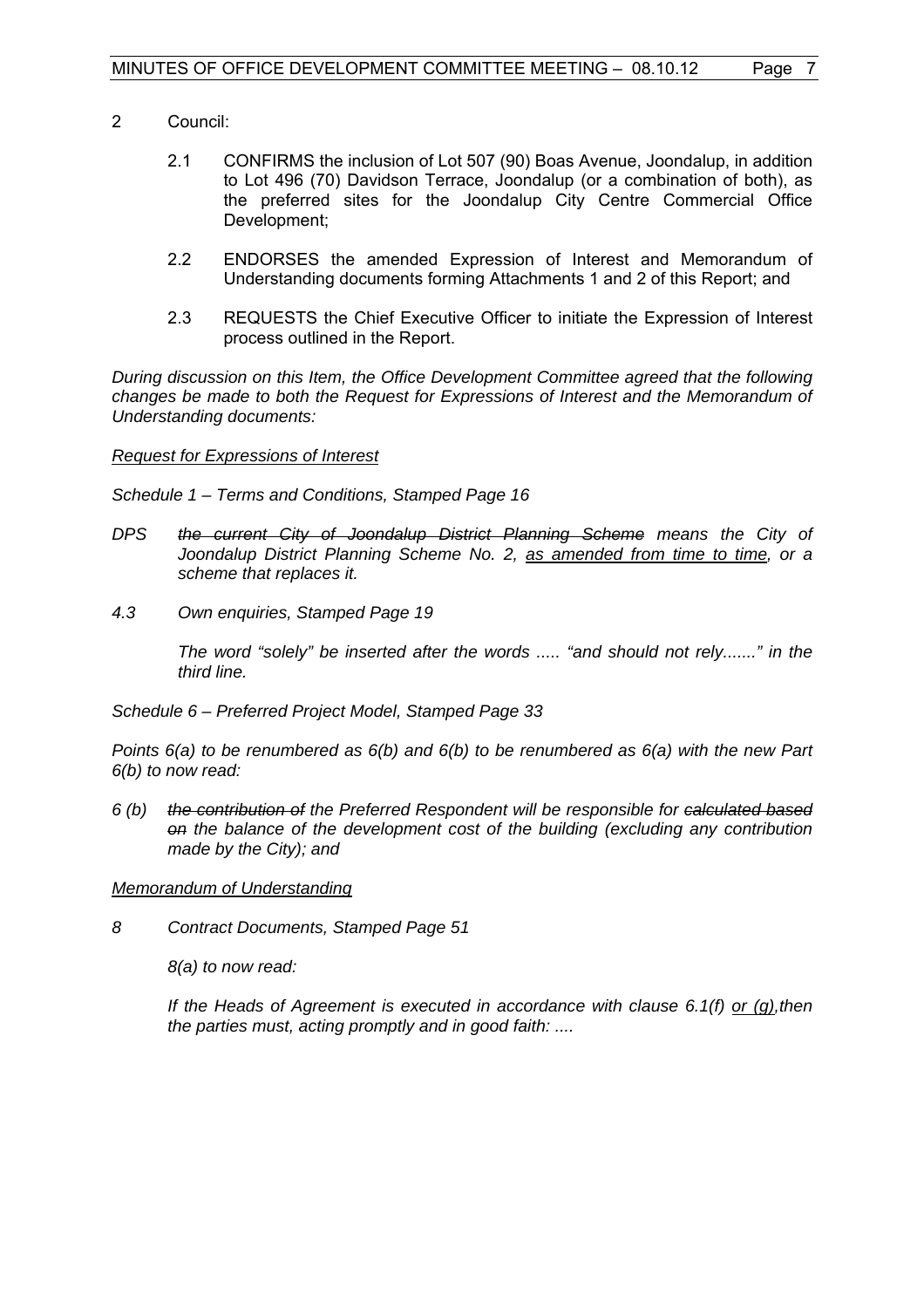<span id="page-7-0"></span>**MOVED Ms Page, SECONDED Cr Gobbert that:** 

- **1 The Office Development Committee:** 
	- **1.1 NOTES the Joondalup City Centre Commercial Office Development report including the amended draft Expression of Interest and Memorandum of Understanding documents;**
	- **1.2 NOTES that the amendments made to the draft Expression of Interest and Memorandum of Understanding documents are in line with Committee discussions undertaken at the meeting held on 18 September 2012;**
- **2 Council:** 
	- **2.1 CONFIRMS the inclusion of Lot 507 (90) Boas Avenue, Joondalup, in addition to Lot 496 (70) Davidson Terrace, Joondalup (or a combination of both), as the preferred sites for the Joondalup City Centre Commercial Office Development;**
	- **2.2 ENDORSES the amended Expression of Interest and Memorandum of Understanding documents forming Attachments 1 and 2 of this Report as amended; and**
	- **2.3 REQUESTS the Chief Executive Officer to initiate the Expression of Interest process outlined in the Report.**

#### **The Motion was Put and CARRIED (6/0) CARRIED (6/0)**

**In favour of the Motion:** Mayor Pickard, Crs Gobbert, Hollywood, McLean, Mr Hunt and Ms Page

#### **MOTION TO GO TO OPEN DOORS – [02154, 08122]**

**MOVED Mr Hunt, SECONDED Cr Gobbert that the Office Development Committee, in accordance with Clause 67(4) of the City's** *Standing Orders Local Law 2005***, RESOLVES the meeting be now held with OPEN DOORS.** 

#### **The Motion was Put and CARRIED (6/0) CARRIED (6/0)**

**In favour of the Motion:** Mayor Pickard, Crs Gobbert, Hollywood, McLean, Mr Hunt and Ms Page

*Doors opened at 8.20am.* 

*No members of the public or press were present.*